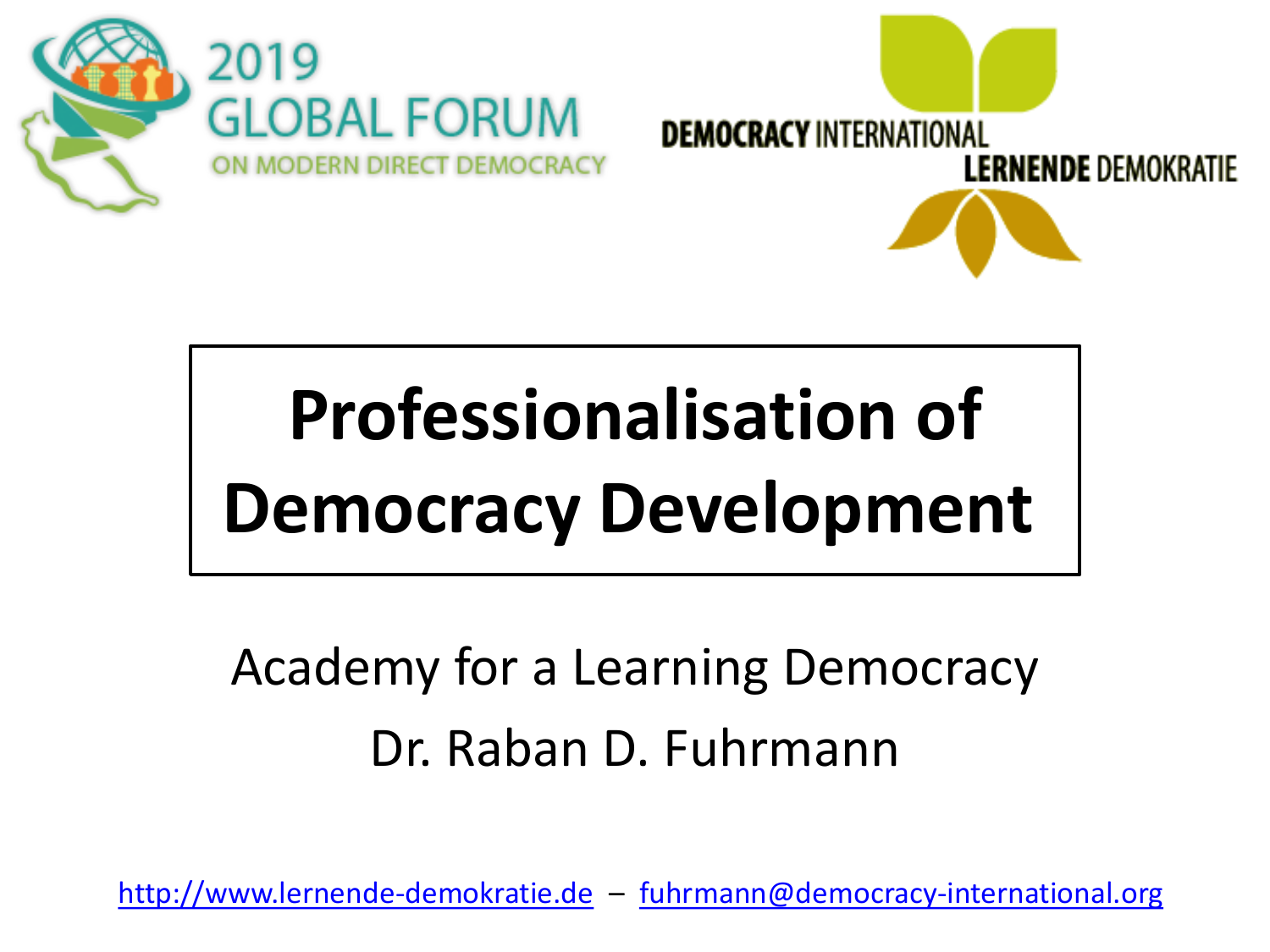# Who are we and what is our idea?

• The *Academy for a Learning Democracy* is a joint venture by *Democracy International, Procedere* – R+D Hub for Procedural Praxis – and *University of Tübingen*



- *Reason:* Democracy is in a deep crisis
- *Vision:* to develop and spread the idea of a Learning Democracy → a **political system that learns faster than problems arise**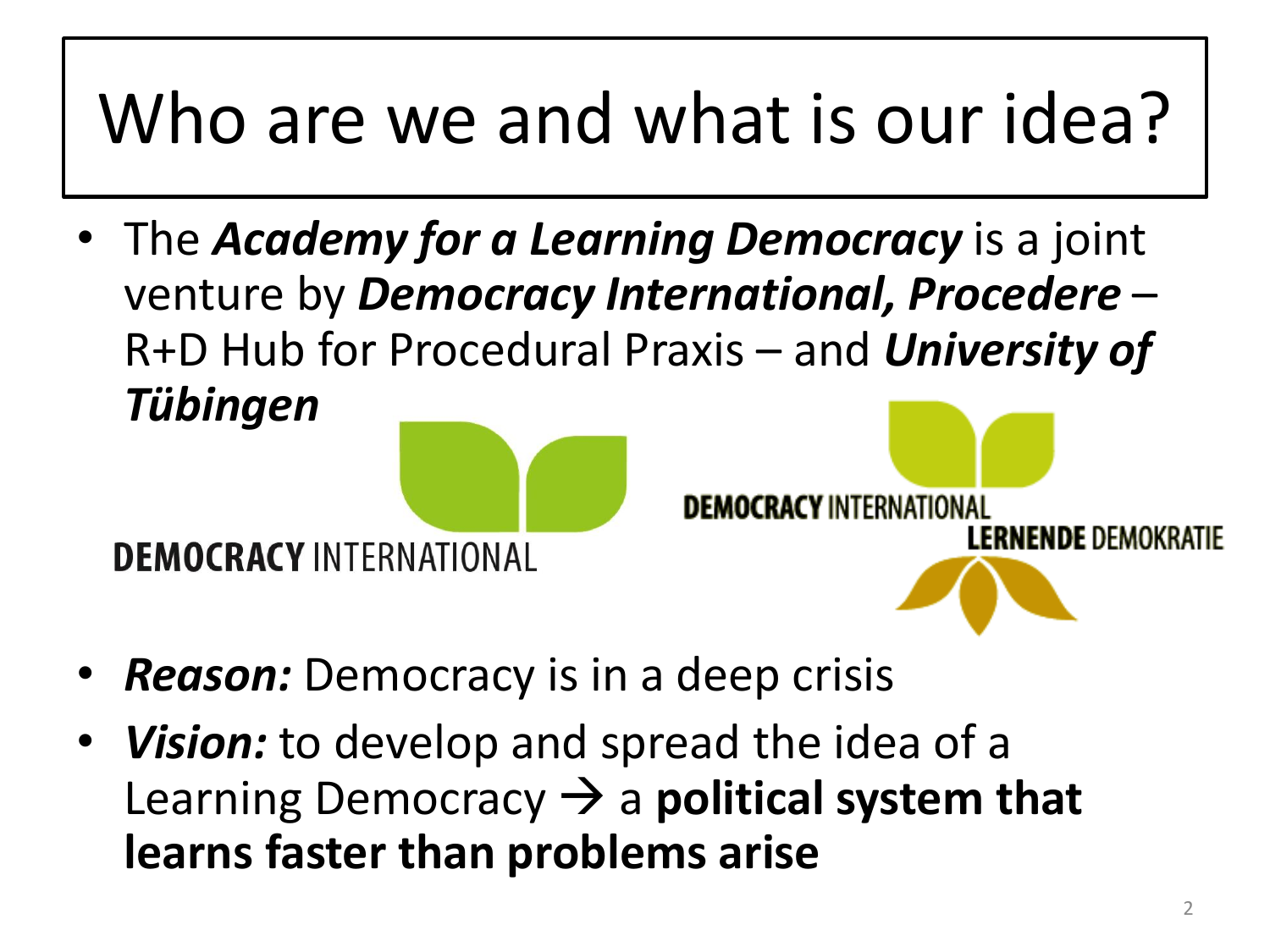## Why Democracy Development (DD)?

- The *indiv. expectations and pol. problems* of our time grow exponentially
- *The people's trust* in the problem solving abilities of the democracies declines
- The actual development of the *performance of our democracies* is growing merely linear or is declining
- →the *gap* **between problem and performance is growing**

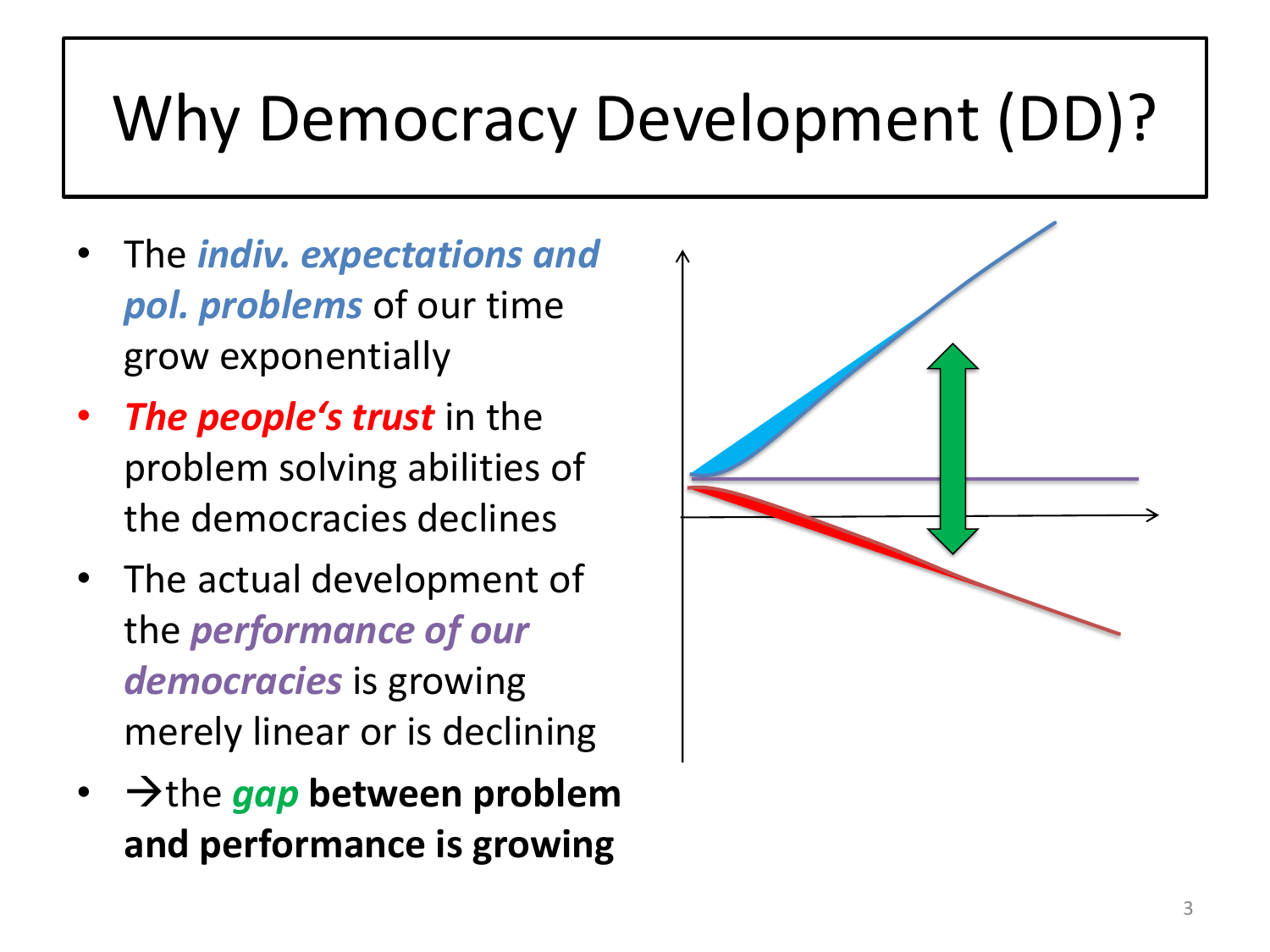## Why Politics / Democracy at all?

- Politics: **Eudamonia**  $\rightarrow$  collective conditions of good life
- Politics starts when you want to tackle a problem you can't solve alone and instantaneously  $\rightarrow$  you have to cooperate and collaborate → **Why should I?**
- **Democracy**: my voice counts; What I have to say/give is relevant for of all  $\rightarrow$  **everyone is important**  $\rightarrow$  **dignity**
- Politics is procedural: **How** do we organise our self? …
- Democratic answer: … In a **participative, deliberative way!**  → unleashing the full potential **co-creativity** → But how? Especially in times where communication is losing its credibility and value (fake news – alternative truth)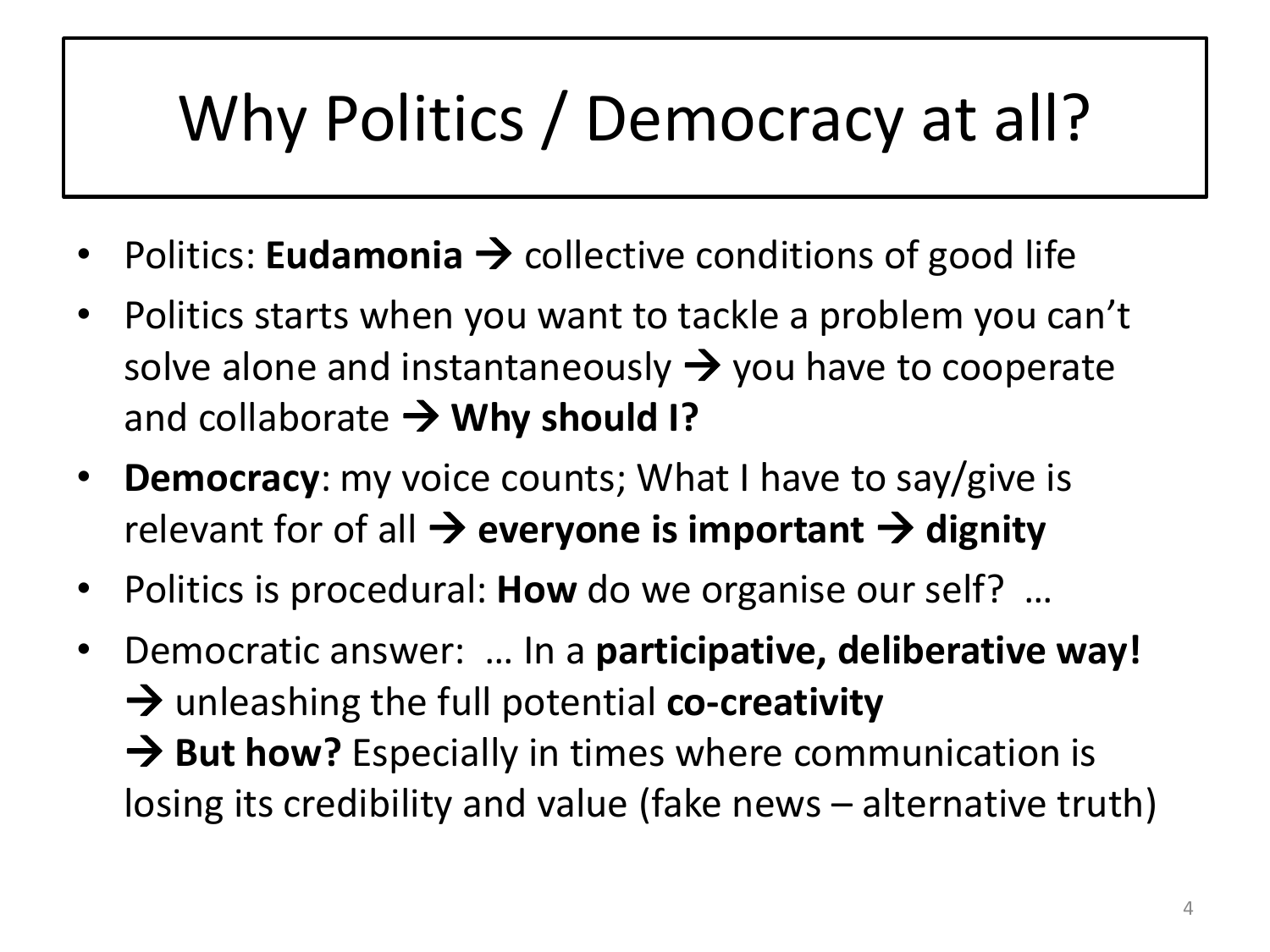## Reasons for participatory opening

- **Functional**: Government as usual doesn't function anymore because of disruptions, self-referential systems  $\rightarrow$  How to get the dynaxity into the the
- **Normative**: even if politics still works, then effects are too short-term, not sustainable, intergenerational  $\rightarrow$  How to get the future into the process?
- **Emphatic**: every human has the right to have a say over decisions and rules that influence his or her life, therefore democracy and participation are a mean in it self, a fundamental, self-evident human basic right  $\rightarrow$  How to ensure that everybody matters?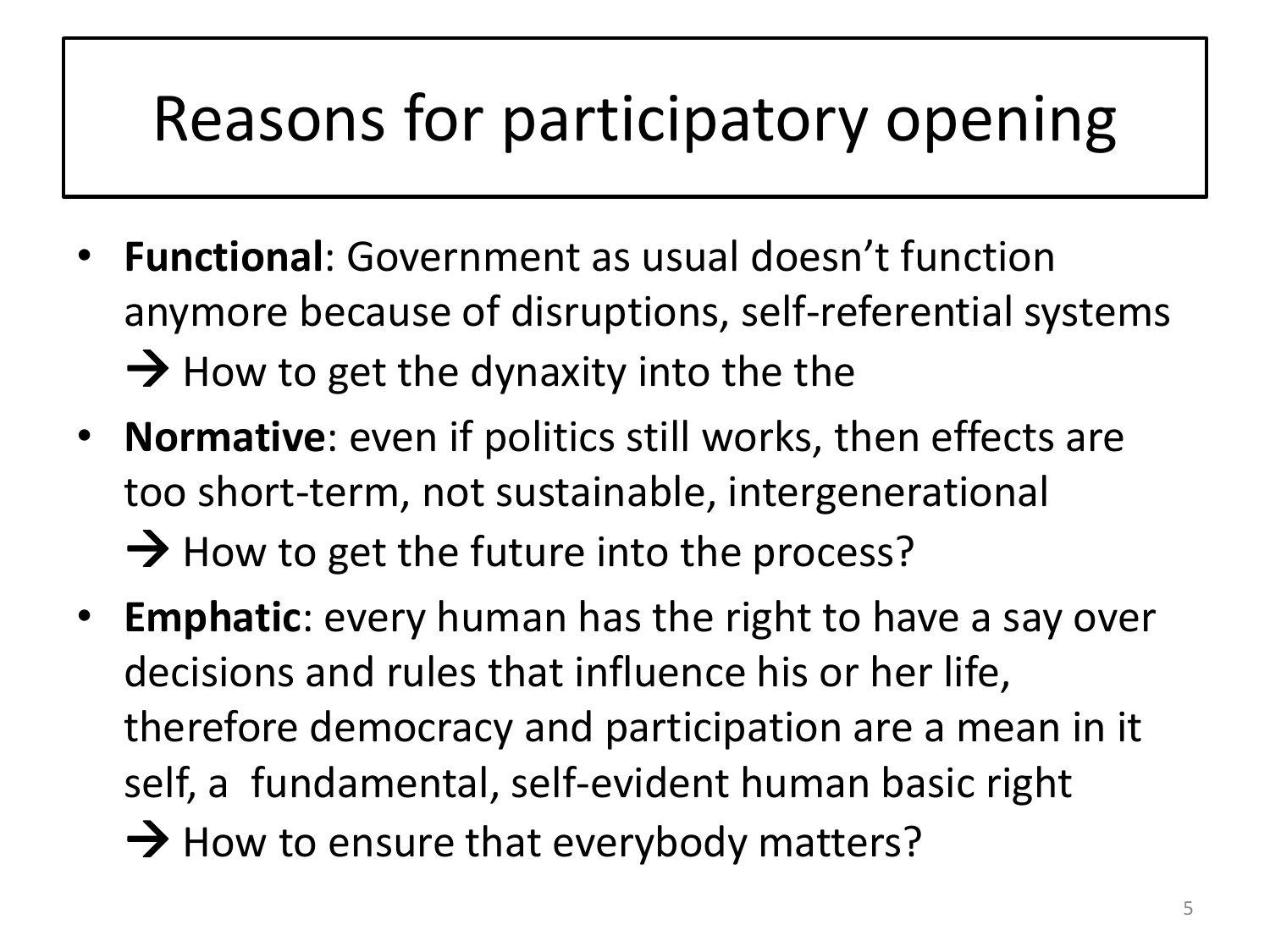## For what Democracy Development?

Democracy Development help to increase a. secure ...

- **Efficiency**: Continuously self-improving politics **that**  solve our problems better → humanity to become more sustainable and responsible -> *mature*
- **Acceptance**: If people participate themselves they **trust more** the results and personnel of politics  $\rightarrow$ more stable and reliable -> investor-friendly
- **Resilience**: ..**. Deeper rooted, more resistance to inner/outer threats**  $\rightarrow$  a positive, intrinsic attitude toward democratic institutions and a more collaborative community -> patriotism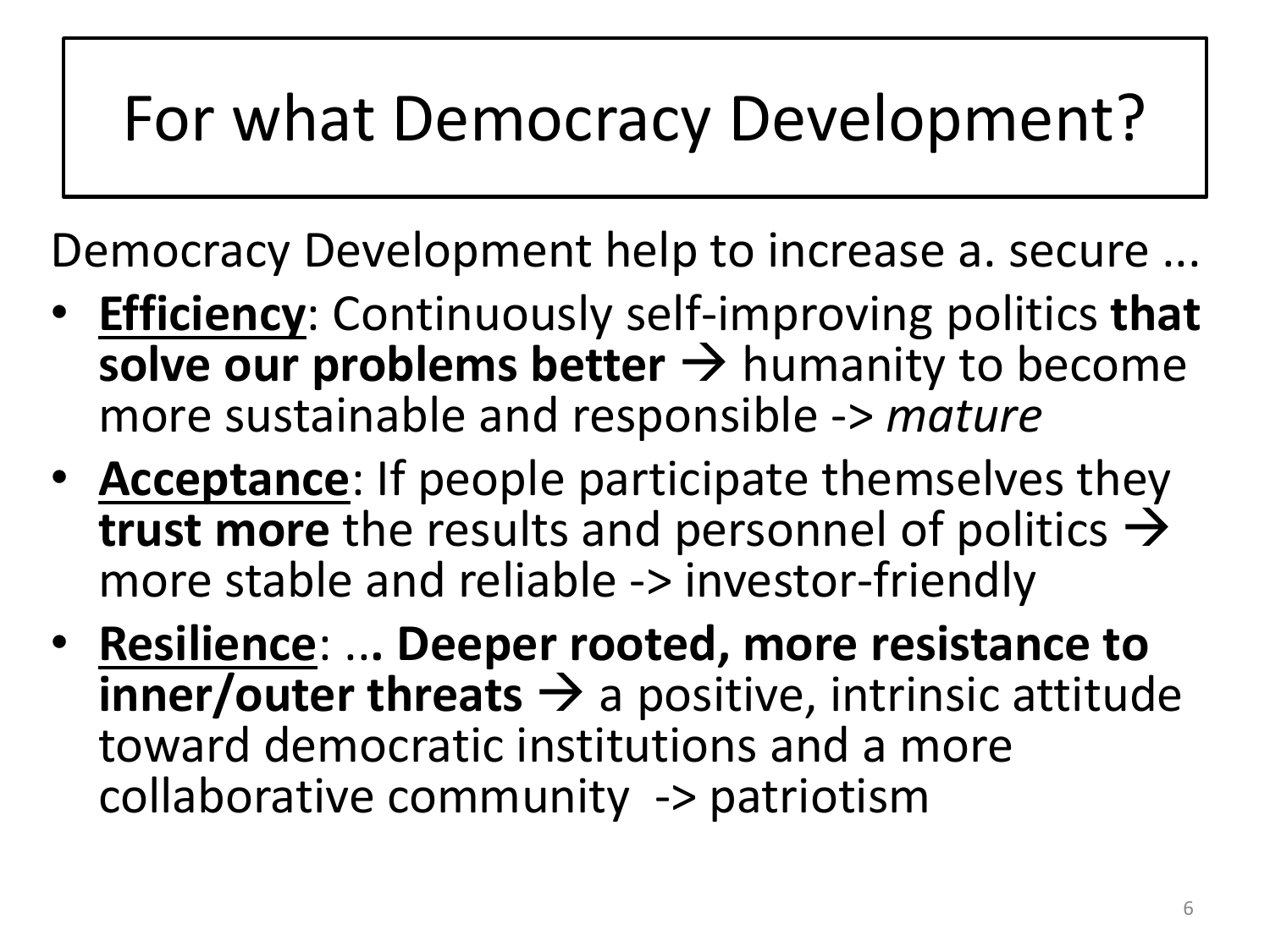## What is DD? What are its tasks?

- DD is taking care of the **interfaces in the society** (see graphic: numbers 1-10)
- DD is taking care that the **processes of participation, communication and cooperation** at these interfaces are working well and are getting constantly improved
- DD takes care that this societal problem-solving system flows well  $\rightarrow$  clears obstructions  $\rightarrow$  value chain

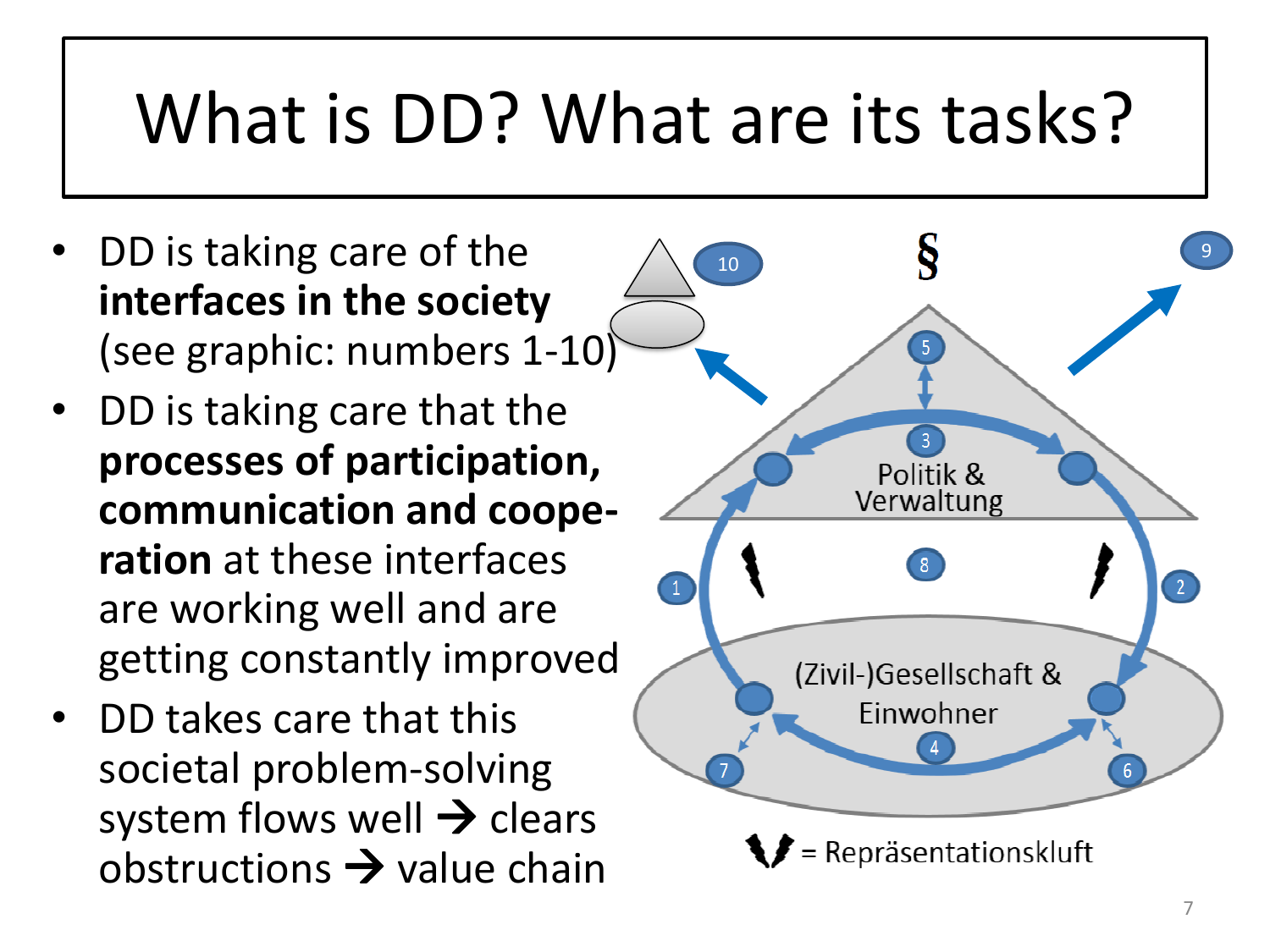# Who takes care of DD?

#### **Professional Democracy Developers**

- They need to have a **professional ethos**:
	- − Being not afraid of **complexity** and can design processes for every problem.
	- **Wanting to design and conduct processes** together with people to solve problems and create solutions
	- − Should direct their actions after the **public welfare and the human rights** of everyone
- Two central attitudes:
	- − **We can do it better – together.**
	- We don't have the solution for every problem but we know **the way to get there.**
- We need **Trainings/Schools for Democracy Development**!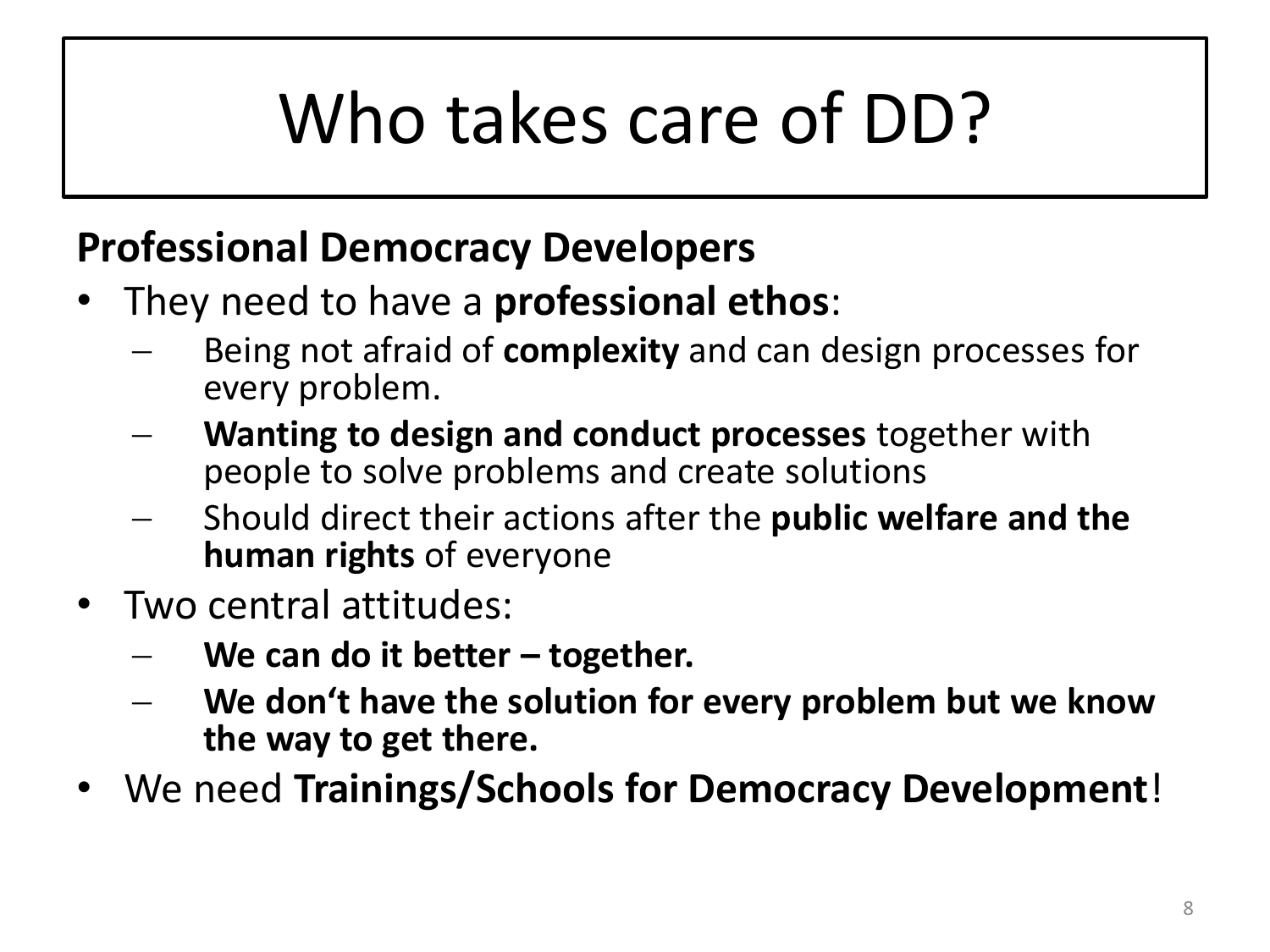# Localising Democracy: Network of Democracy-Incubators

- **Everyone** can and should see himself as a Democracy Developer  $\rightarrow$  How to promote and improve democracy in my daily live / living spheres?
- **Fridays for Future need Interfaces for future:** public places and events where people can transform discomfort into political action and democratic innovations
- *Democracy Incubators:* in cooperation with cities, companies, civil society organisations etc.
- **Political Entrepreneurship Hubs→** Professional Democracy Developers assist and coach democracy-innovators
- Agenda setting: establishing a new political field: **Democracy-Politics** → Taking care on the *how* and *who* of politics?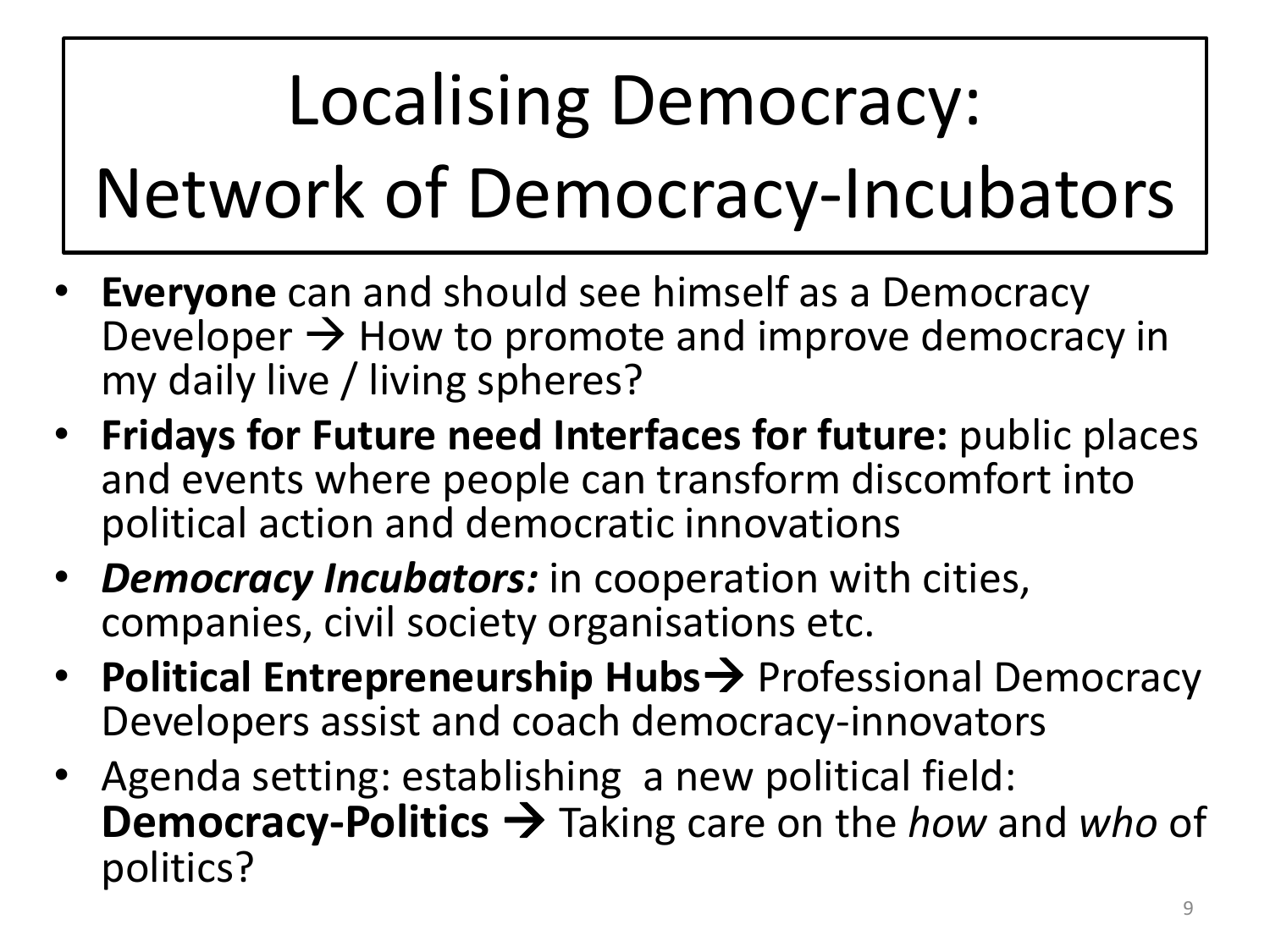## What skills and competences do professional Democracy Developers need?

#### **Having knowledge about...**

- processes and procedures  $\rightarrow$  What are they? Why do we need them?
- politics and democracy  $\rightarrow$  How does it work? What is the current situation?
- ethics and ethos  $\rightarrow$  What are our principles? What should we aim for?

#### **Understanding and use a wide range of methods and tools. Such as...**

- Communication
- **Moderation**
- **Mediation**
- Designing (conceptualising)

#### **Specializing in specific areas of Democracy Development. Such as...**

- Personal Development
- Team Development
- Project Development
- Organisational Development
- **Democracy Development** 10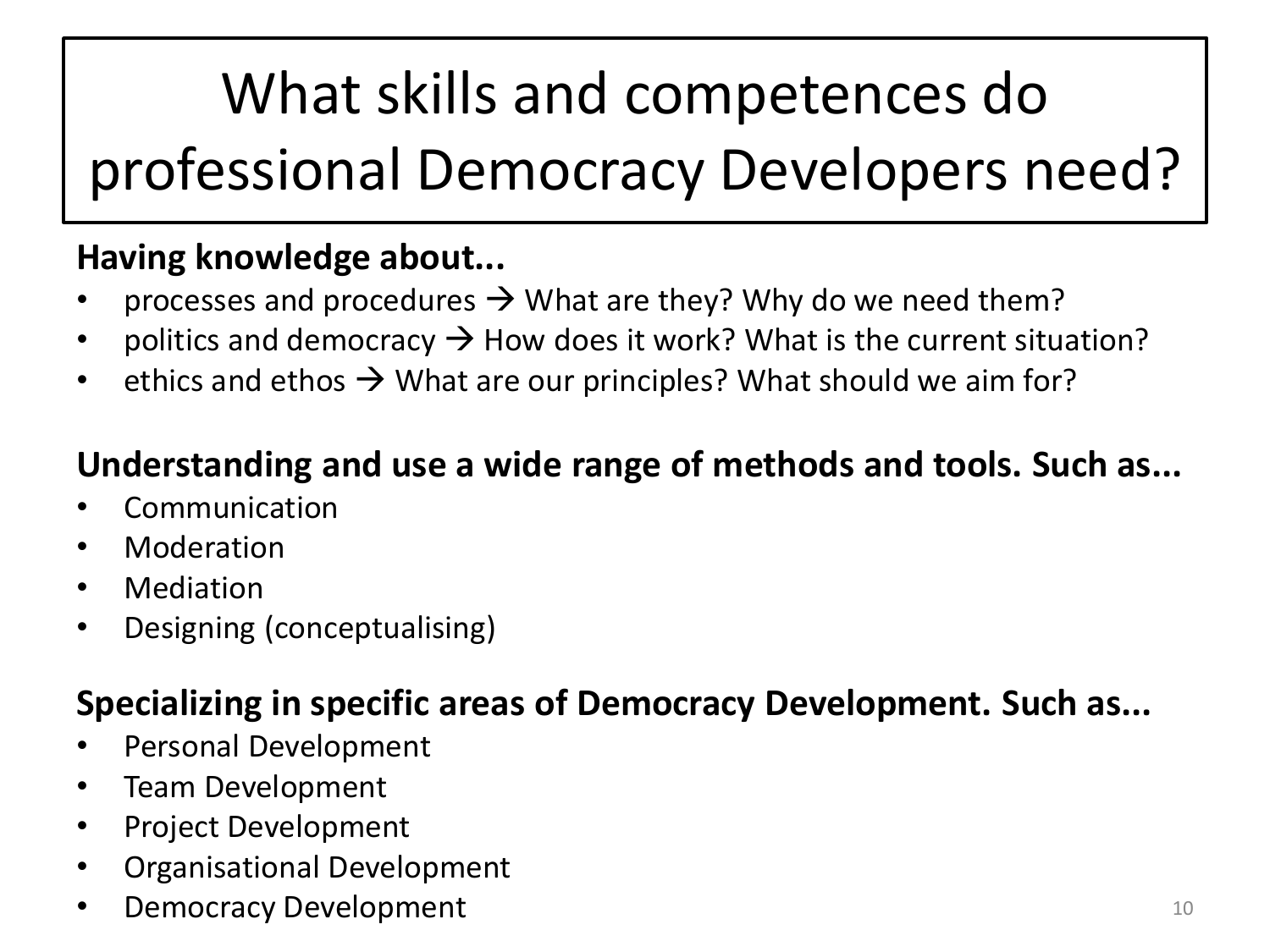## **Curriculum Tree for a School of Democracy - Development**

- *Roots* = basic theory
- *Trunk =*  skills @ tools
- *Branches* = applications
- *Seed* = DNA / Ethos
- *Germling* = offspring
- 

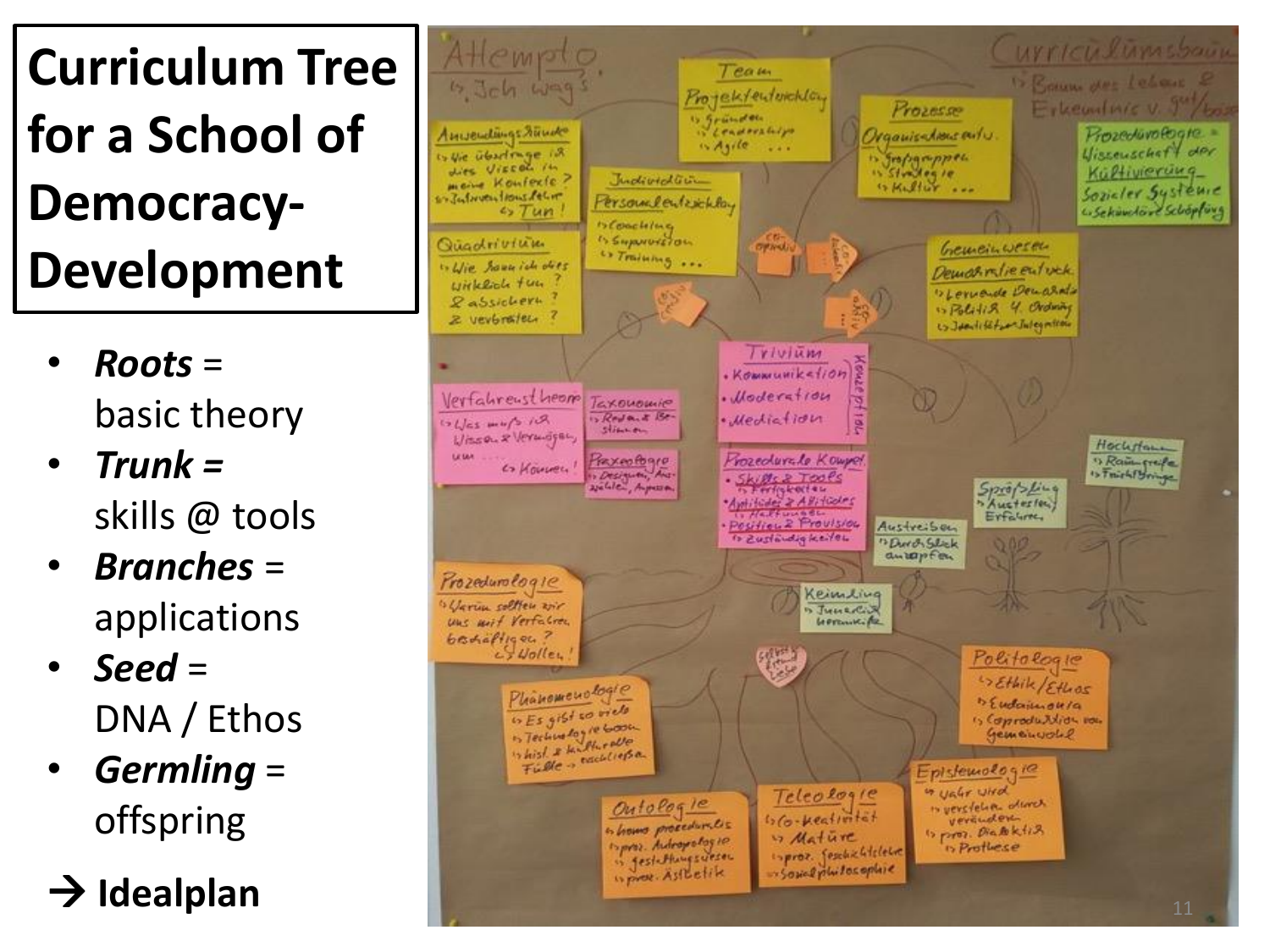## **What has started?**

### **1. City-Maker-Academy**

(Stadtmacher Akademie) for Urban Innovators, developed with the Assoziation for Urban-Development of German City-Administrations http://www.lernende[demokratie.de/stadtmacher-akademie](http://www.lernende-demokratie.de/stadtmacher-akademie-academy-city-makers)academy-city-makers



### STADT Δ MΔCHER ΔΚΔDΕΜΙΕ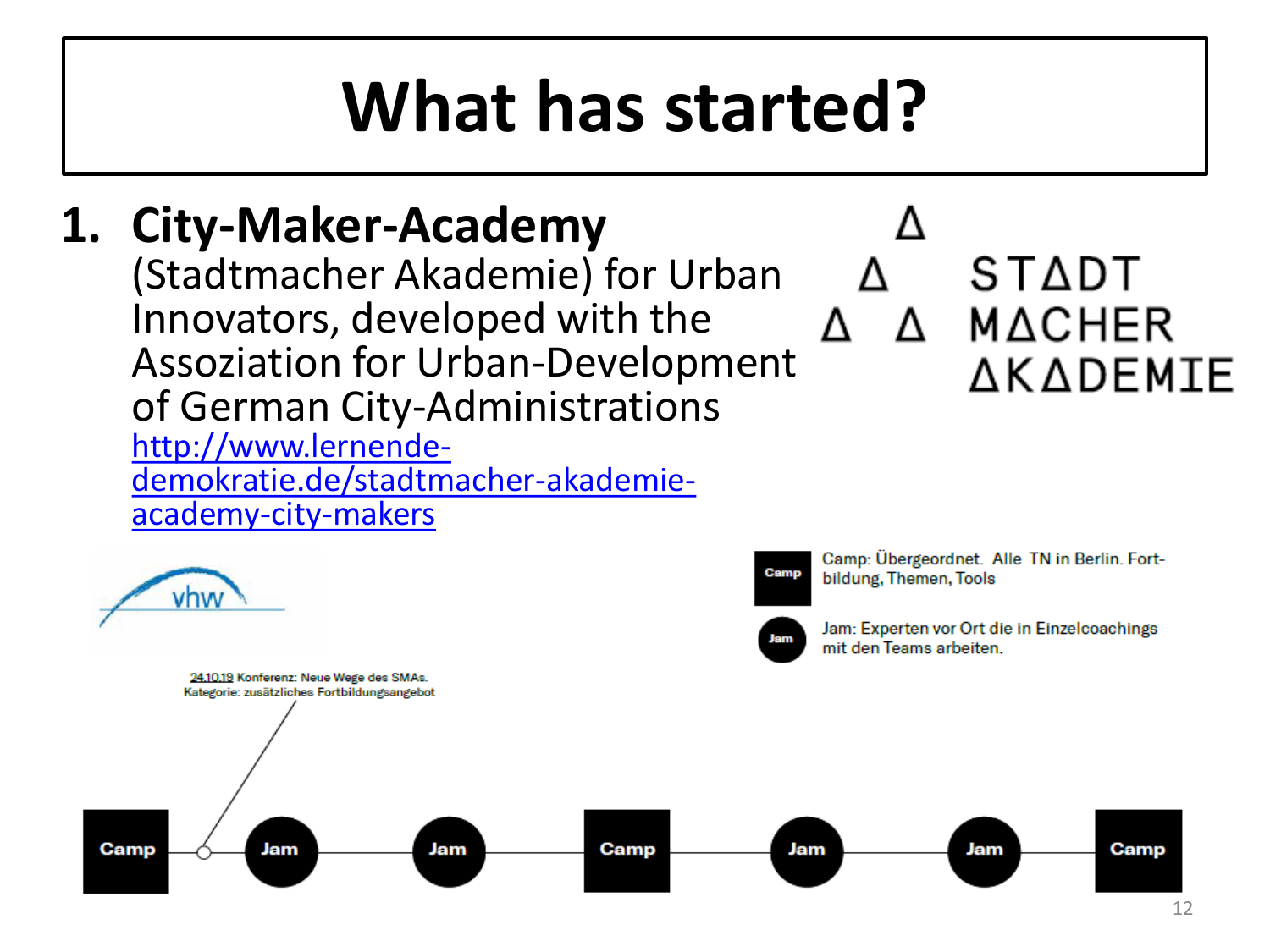# **What is under way?**

**2. Executive Programme in Intersectoral Governance** 

Tri-sectoral (state administration, manufacturing companies and NGOs) **certificate programme in participatory leadership and agile project-**

**governance** - [www.cas.dhbw.de/isog](http://www.cas.dhbw.de/wissenschaftliche-weiterbildung)



**Intersectoral School of Governance** Baden-Württemberg Unser Land gemeinsam voranbringen



Duale Hochschule Baden-Württemberg **Center for Advanced Studies** 

HBW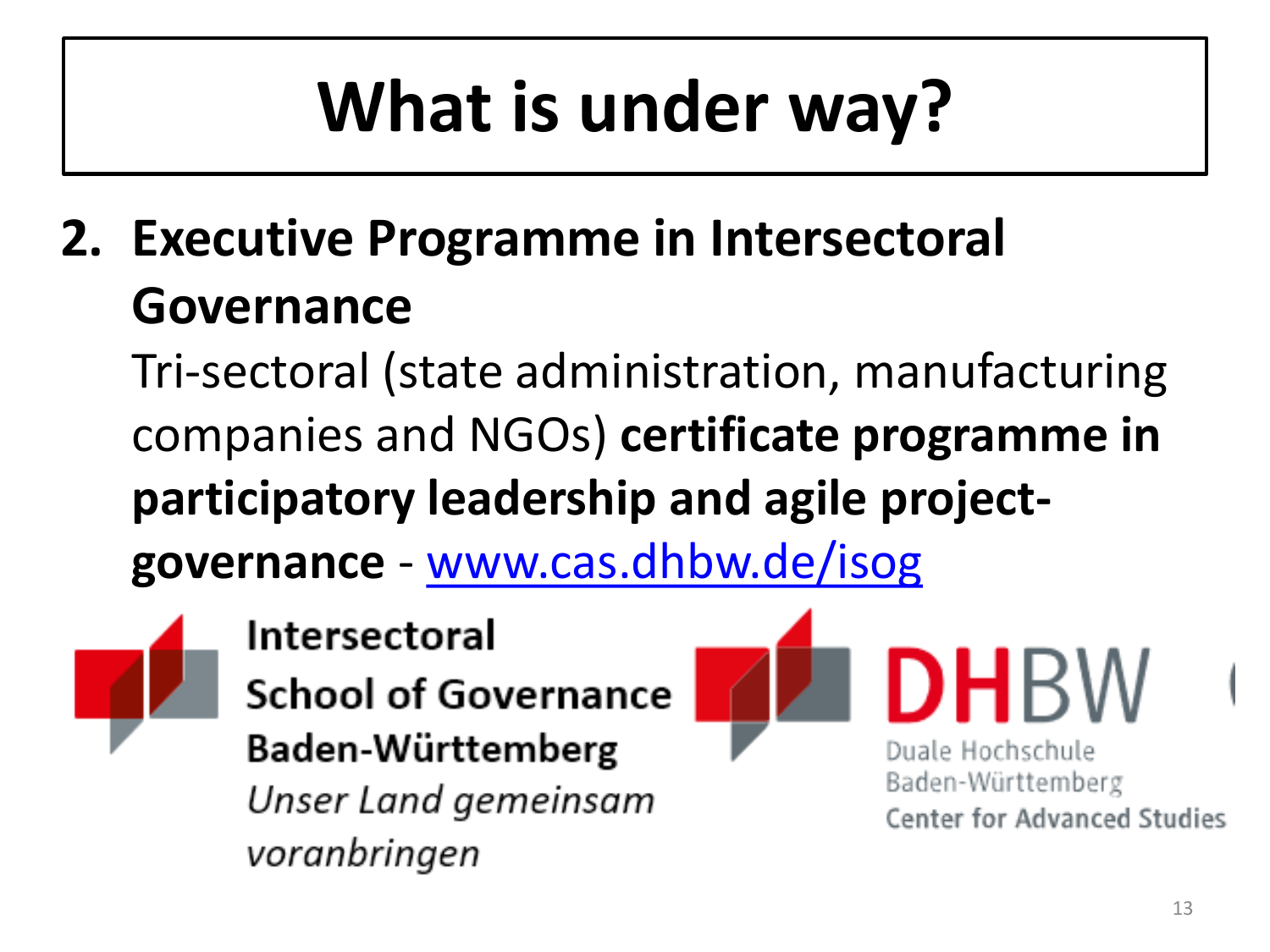# **What are we starting our self?**

We can already **offer trainings for democracy development** that focus on specific target groups and problems. Such as...

- Toolshop for politicians and administrators: *When does public participation make sense?*
- Toolschool for administrators: *How do I organise and implement public participation in a specific situation?*
- Jam for interested political entrepreneus: *What could a Democracy Incubator look like?*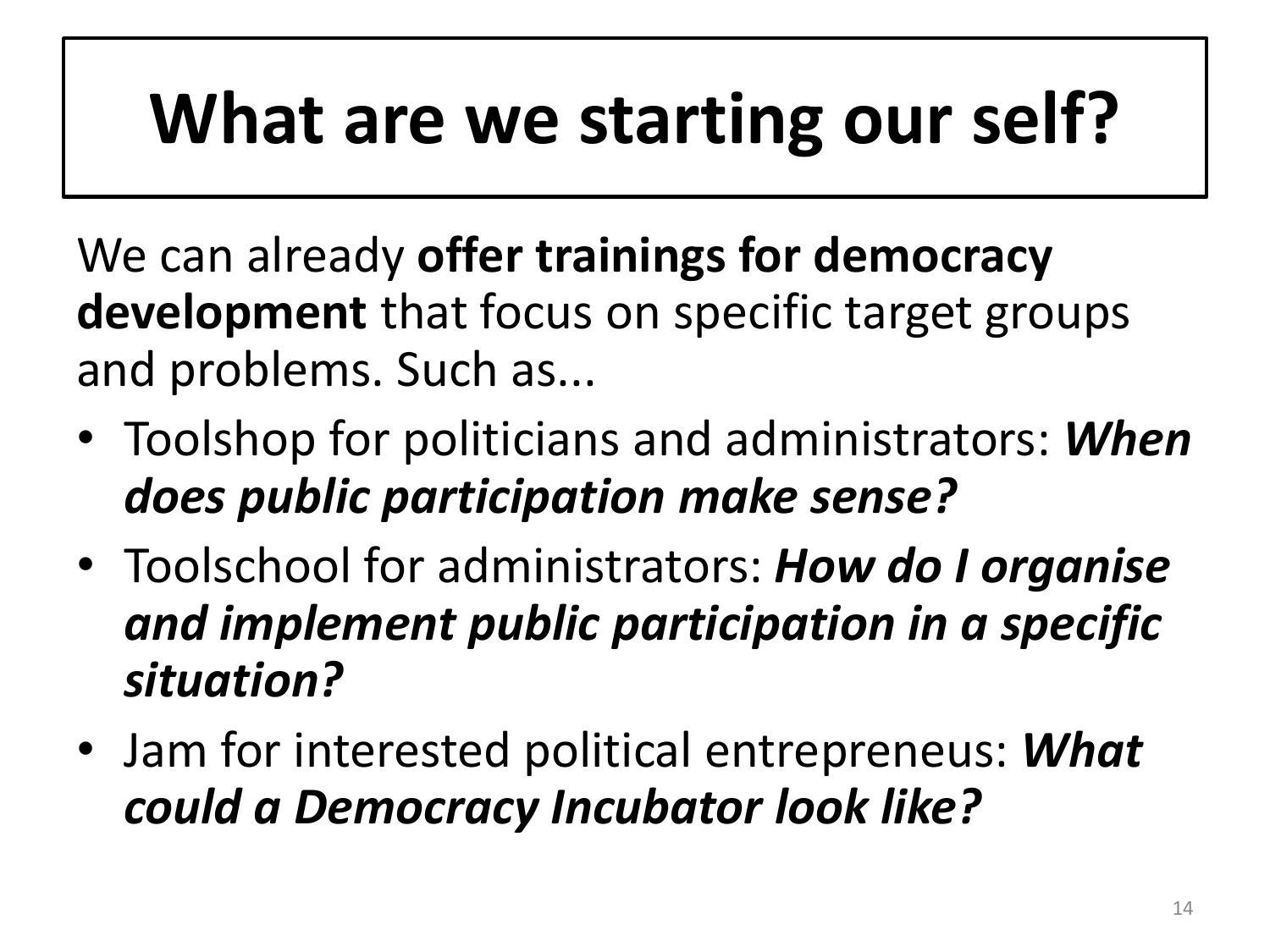# **Our training formats:**

- **TOOL-SCHOOL:** Acquiring skills & tools for participatory democracy development (2-3 days).
- **TOOL-SHOP:** Workshop to tailor your own toolset / processdesign for a specific case (1-2 days).
- **DEMOCRACY-JAM:** Developing an agenda for a specific democracy-development-issue (1-2 days)
- **DEMOCRACY**-**CAMP:** Exchanging innovations and bringing forward your own participatory project; assisted by coaches and experts, together with other democracy-entrepreneurs (2-3 days).
- **DEMOCRACY-SCHOOL**: Theory and practice of democracydevelopment-strategies, illustrated by actual cases and applied to crucial democracy-development-challenges (3-5 days) -> planned before the *Bern 2019 Global Forum* as *International Democracy-Development Summer-School*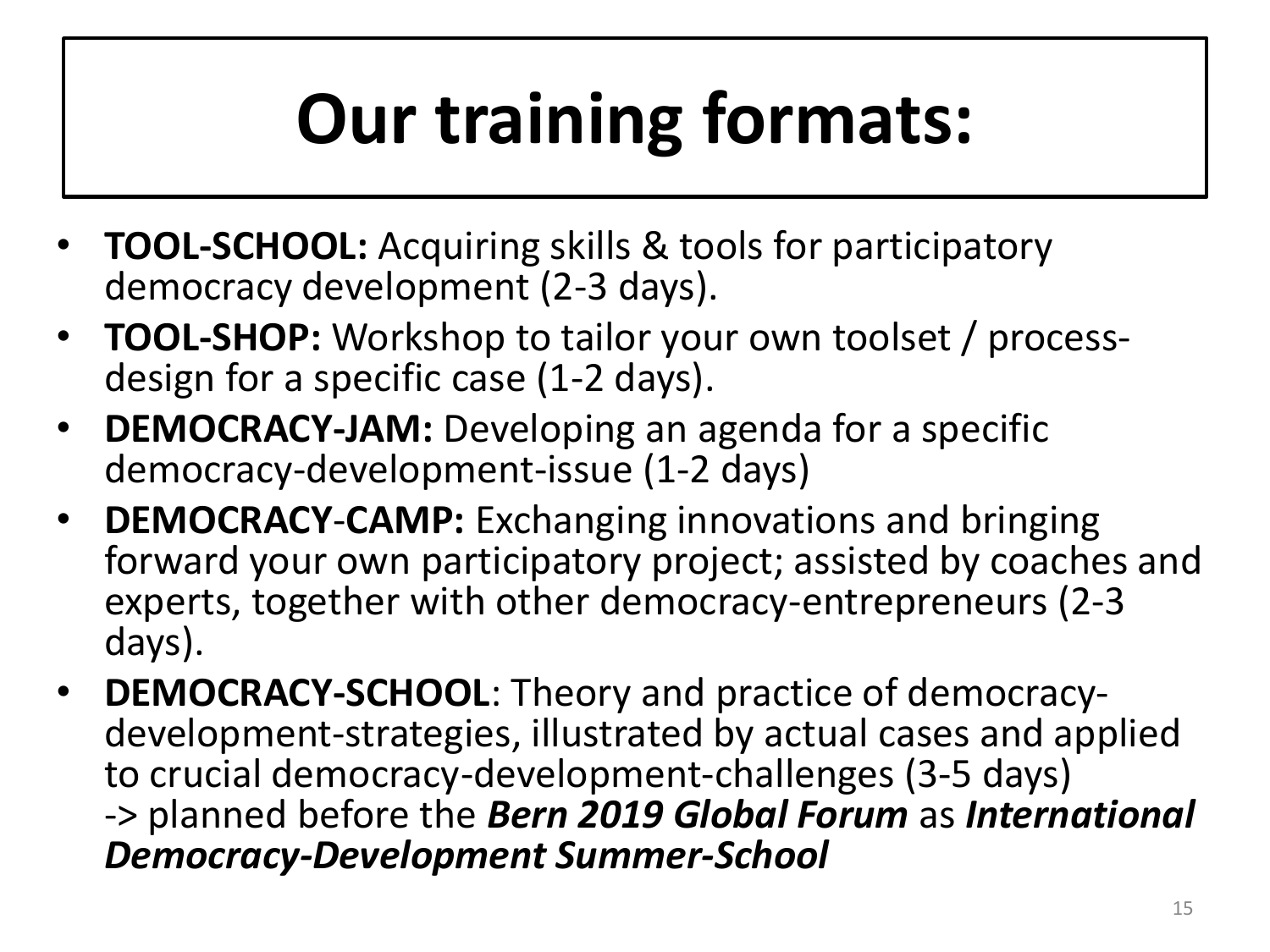# **Our training topics:**

#### **1) RECOGNISING AND DECIDING PARTICIPATION**

• *When does public participation make sense? And which kind of participation would help?*

#### **2) COMMISSIONING AND PLANING PARTICIPATION**

• *How do I find a good facilitator? How do I commission and monitor public participation? And how to put out to tender and finance participation processes?*

#### **3) DESIGNING AND FACILITATING PARTICIPATION**

• *How do I design, organise and moderate participation processes?*

#### **4) STABILISING AND INSTITUTIONALISING PARTICIPATION**

• *How do I set up guidelines and statutes for participation to institutionalise participation? And how to train, hire and develop my staff?*

#### **5) COMMUNICATING, MANAGING, INTERNALSING PARTICIPATION**

• *How do I get approval from superiors and decision-makers as well as in the public? How do I build up a culture of participation in my institution and community? And how do I run multi-stakeholder participation in an agile way and build up resilient cooperation-networks?*